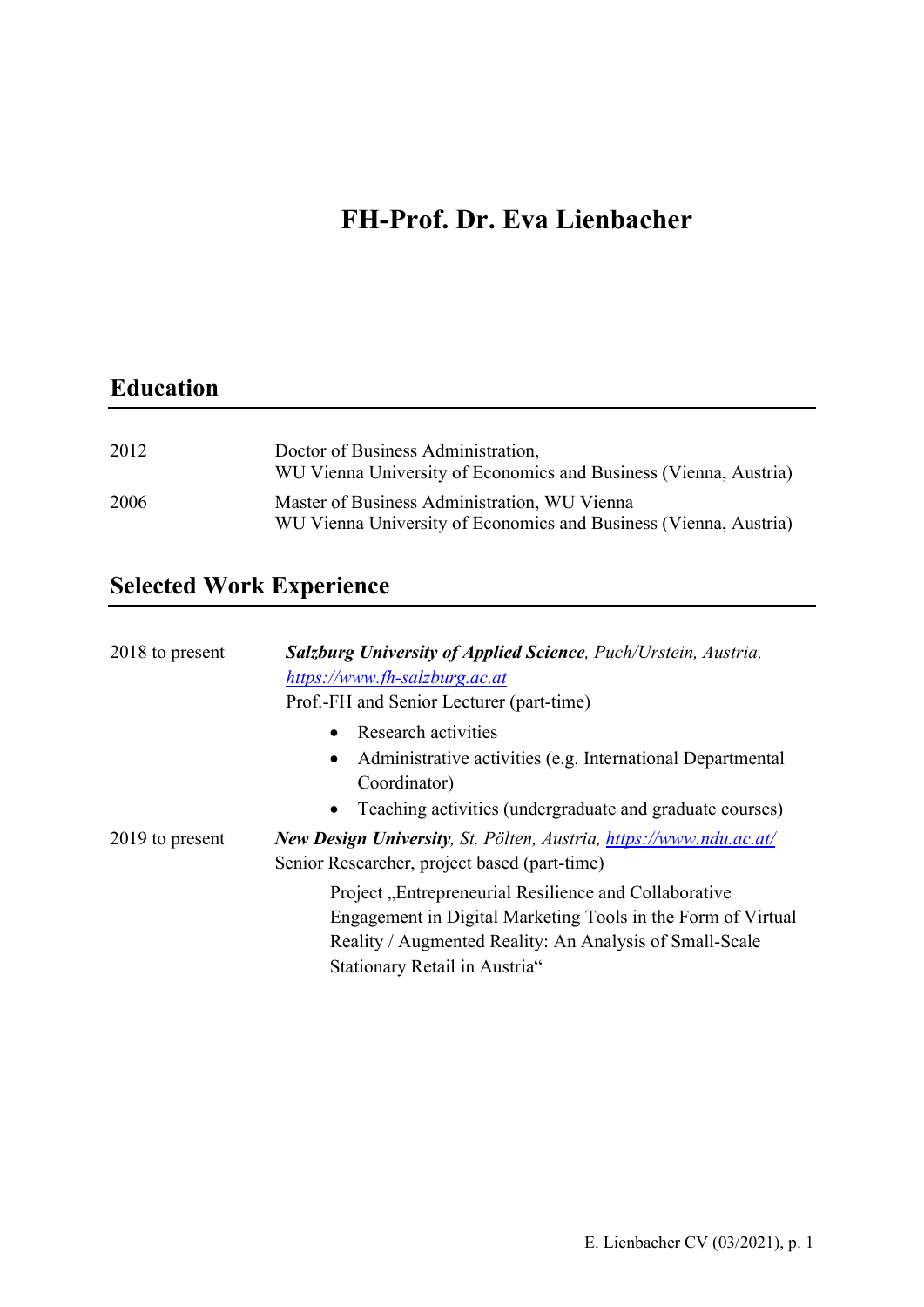| 2013 to 2018       | <b>WU Vienna University of Economic and Business</b> , Institute for                                                                                                                                                                                |
|--------------------|-----------------------------------------------------------------------------------------------------------------------------------------------------------------------------------------------------------------------------------------------------|
|                    | Retailing and Marketing (Prof. Peter Schnedlitz), Vienna, Austria,                                                                                                                                                                                  |
|                    | www.wu.ac.at/retail                                                                                                                                                                                                                                 |
|                    | Assistant Professor, non-tenure track (full-time)                                                                                                                                                                                                   |
|                    | Deputy Head of Institute (April 2015 to Jan 2017)                                                                                                                                                                                                   |
|                    | Maternity leave (Jan 2017 to Sept. 2018; part-time/min. employment)                                                                                                                                                                                 |
|                    | Research activities<br>Administrative activities (e.g. academic advisor for WU<br>$\bullet$<br>partner universities in Singapure; staff responsibility)<br>Teaching activities (two undergraduate courses per semester<br>٠<br>$-4$ hours per week) |
| 2008 to 2012       | <b>WU Vienna University of Economic and Business</b> , Institute for                                                                                                                                                                                |
|                    | Retailing and Marketing (Prof. Peter Schnedlitz), Vienna, Austria,                                                                                                                                                                                  |
|                    | www.wu.ac.at/retail                                                                                                                                                                                                                                 |
|                    | Junior Lecturer and Researcher, prae-doc (full-time)                                                                                                                                                                                                |
|                    | Research activities (doctoral thesis and publications)<br>$\bullet$                                                                                                                                                                                 |
|                    | Administrative activities (e.g. assistant of the editor of the                                                                                                                                                                                      |
|                    | Journal ERR-European Retail Research)<br>Teaching activities (two undergraduate courses per semester<br>$\bullet$                                                                                                                                   |
|                    | $-2$ hours per week)                                                                                                                                                                                                                                |
| Sept. to Dec. 2007 | MAM Group - MAM Babyartikel GesmbH, Vienna, Austria,                                                                                                                                                                                                |
|                    | www.mambaby.com                                                                                                                                                                                                                                     |
|                    | Internship in Product Management                                                                                                                                                                                                                    |
|                    | Market Research<br>$\bullet$                                                                                                                                                                                                                        |
|                    | New Product Development (pacifier)                                                                                                                                                                                                                  |
|                    | General support and administrative activities                                                                                                                                                                                                       |
|                    | Internship and part-time                                                                                                                                                                                                                            |
| Apr. 2005 to       | <b>WU Vienna University of Economic and Business</b> , Institut für                                                                                                                                                                                 |
| <b>July 2006</b>   | Organisation und Materialwirtschaft (Prof. Oskar Grün), Vienna,<br>Austria, www.wu.ac.at                                                                                                                                                            |
|                    | Research and Teaching Assistant (part-time)                                                                                                                                                                                                         |
| Feb. to April 2005 | Austrian Institute for SME Research, Vienna, Austria,                                                                                                                                                                                               |
|                    | https://www.kmuforschung.ac.at/.                                                                                                                                                                                                                    |
|                    | Research Assistant (part-time)                                                                                                                                                                                                                      |
| Aug.-Okt. 2004     | Grey Worldwide Austria GmbH, Vienna, Austria.<br>Marketing Internship                                                                                                                                                                               |
| Summer internships | <b>Wüstenrot Versicherung</b> , Vienna, Austria (July to August 2002).<br><b>Bank Austria Creditanstalt</b> , Vienna, Austria (July 2001)                                                                                                           |
|                    | <b>Stiller &amp; Hohler Immobilien, Salzburg, Austria (August 1997)</b>                                                                                                                                                                             |
| Sales advice &     | <b>Siemens AG Österreich, Wien (Aug. 2001-Dec. 2004)</b>                                                                                                                                                                                            |
| Promotion          | T-Mobile Austria GmbH, Vienna, Austria (Oct. 1999-March 2001)                                                                                                                                                                                       |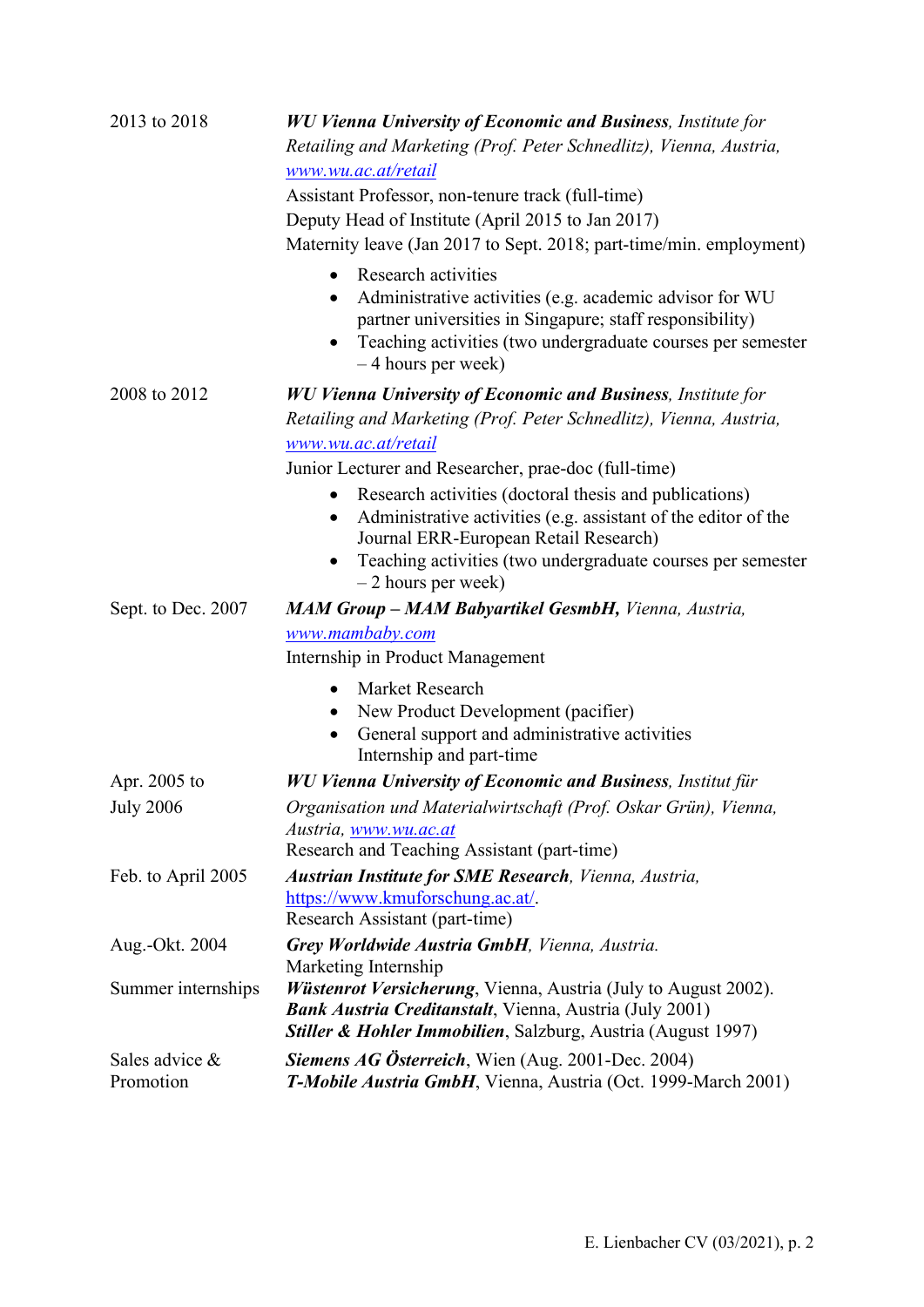### Research Stays

| 02 and 09/2016<br>and 10/2017         | Department of Trade, University of Zagreb (Zagreb, Croatia)                                                                                                   |
|---------------------------------------|---------------------------------------------------------------------------------------------------------------------------------------------------------------|
| 09/2014-03/2015                       | Harvard University (Boston, USA)                                                                                                                              |
| 09/2014-03/2015<br>and $08-09/2015$ : | GeoDa Center for Geospatial Analysis and Computation in the School<br>of Geographical Sciences and Urban Planning, Arizona State<br>University (Phoenix, USA) |

## Selected Consulting Projects, Research and Business Collaborations

| 2017         | "New Parents - New Shopping Habits?", in cooperation with MAM<br>Group                                                                                                                                                         |
|--------------|--------------------------------------------------------------------------------------------------------------------------------------------------------------------------------------------------------------------------------|
|              | Project supervisor: E. Lienbacher                                                                                                                                                                                              |
| 2009         | "The New Retail Format of the Social Supermarkets," in cooperation<br>with the Vinzi Markt Vienna                                                                                                                              |
|              | Project supervisors: C. Holweg and/or E. Lienbacher                                                                                                                                                                            |
| 2016 to 2017 | "Are Web Shops in Food Retailing Meeting Customer<br><i>Expectations?,</i> " in cooperation with <b>Red Bull GmbH</b><br>Project supervisors: E. Lienbacher, and V. Harrauer                                                   |
| 2016         | "An Empirical Investigation of the Second-hand Shop 48er-Tandler,"<br>in cooperation with the Municipal Department Waste Management,<br>Street Cleaning and Vehicle Fleet, City of Vienna<br>Project supervisor: E. Lienbacher |
| 2014         | "An Empirical Investigation of Customer Satisfaction in the Art<br>Trade," in cooperation with the Austrian Auction House                                                                                                      |
|              | <b>Dorotheum</b> Vienna<br>Project supervisor: E. Lienbacher                                                                                                                                                                   |
| 2013         | "An Empirical investigation of the retail checkout at a discount<br><i>supermarket,</i> " in cooperation with the Austrian food retailer <b>Hofer</b><br>AG (Aldi)                                                             |
|              | Project supervisors: E. Lienbacher, and N. Rychly                                                                                                                                                                              |
| 2012         | "Self-service Versus Personal Sales in the DIY Sector," cooperation<br>with the DIY retailer bauMax Austria<br>Project supervisors: E. Lienbacher, and C. Holweg                                                               |
| 2012         | "Scan Performance of Barcodes at the Point of Sale (POS) in Food                                                                                                                                                               |
|              | Retailing," in cooperation with GS1 Austria                                                                                                                                                                                    |
|              | Project supervisors: E. Lienbacher, and C. Holweg                                                                                                                                                                              |
| 2011-2012    | "Evaluation of the WU Vienna Specialization Field Retailing and<br>Marketing,"                                                                                                                                                 |
|              | Project supervisors: P. Schnedlitz and E. Lienbacher                                                                                                                                                                           |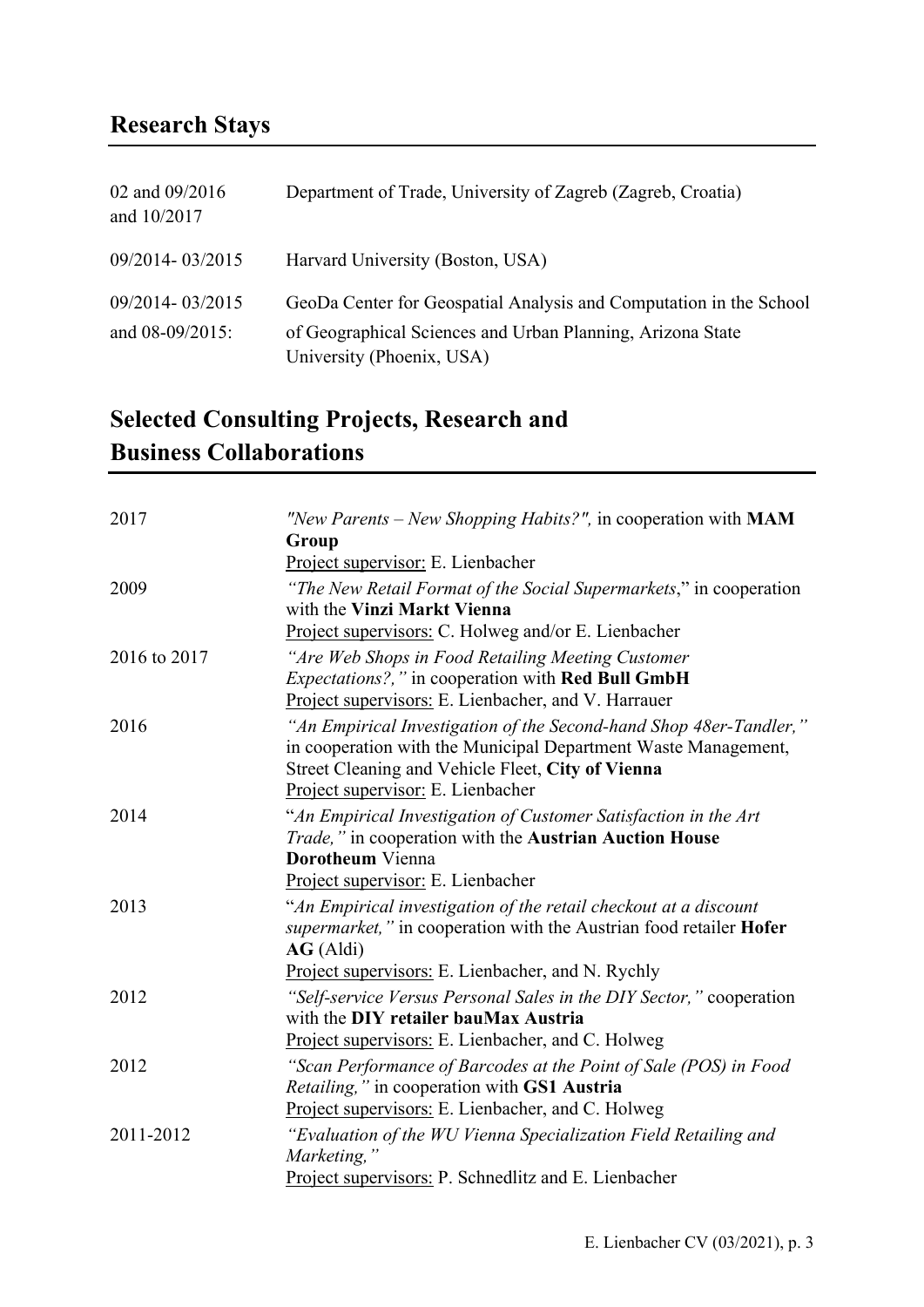| 2010-2011 | "The First Ranking of Austrian Shopping Centers from a Business"<br>Owners Perspective," cooperation with the Austrian Council of<br><b>Shopping Centers (ACSC)</b>                                                                   |
|-----------|---------------------------------------------------------------------------------------------------------------------------------------------------------------------------------------------------------------------------------------|
|           | Project supervisors: P. Schnedlitz, E. Lienbacher                                                                                                                                                                                     |
| 2010      | "An Empirical Investigation of Decorative Cosmetics in Food<br><i>Retailing,</i> " in cooperation with <b>L'Oreal Austria</b><br>Project supervisors: P. Schnedlitz, E. Lienbacher, and E. Walter                                     |
| 2009      | <i>"Mobile TV in Austria,"</i> in cooperation with <b>TTP Marketing and</b><br><b>Business Development GmbH, Hutchison 3G Austria, and</b><br><b>Universal Music Austria</b><br>Project supervisors: P. Schnedlitz, and E. Lienbacher |

# Teaching Experience

| 2020 to present | Digitalisation & Communication (Salzburg University of Applied<br>Sciences)                     |
|-----------------|-------------------------------------------------------------------------------------------------|
| 2020 to present | Social & Sustainable Business (Salzburg University of Applied<br>Sciences)                      |
| 2020 to present | Distribution Management (Salzburg University of Applied Sciences)                               |
| 2018 to present | Corporate Communication in Change and Risk (Salzburg University<br>of Applied Sciences)         |
| 2015 to present | Children's University (WU Vienna)                                                               |
| 2018 to present | Marketing (Salzburg University of Applied Sciences)                                             |
| 2018            | Children's University (Salzburg University of Applied Sciences)                                 |
| 2009 to 2017    | Retail Marketing Consulting Project (WU Vienna)                                                 |
| 2013 to 2017    | Retail Marketing (WU Vienna)                                                                    |
| 2013 to 2016    | Research Methods in Retailing and Marketing (WU Vienna)                                         |
| 2016            | Retail Management & Marketing (WU Vienna, MORE Initiative for<br>Refugees)                      |
| 2011-2016       | Retail Logistics (WU Vienna)                                                                    |
| 2009, 2016      | Research Methods (University of Applied Sciences for Management<br>& Communication, FH Vienna)  |
| 2014            | Project based Case Studies in Wine Marketing (University of Applied<br>Sciences, FH Burgenland) |
| 2012            | Marketing Communication (University of Applied Sciences, FH St.<br>Pölten)                      |
| 2008-2011       | Project based Seminar in Retailing and Marketing (WU Vienna)                                    |
| 2010            | Academic Writing (University of Applied Sciences for Management<br>& Communication, FH Vienna)  |
| 2009            | Marketing II (WU Vienna)                                                                        |
|                 |                                                                                                 |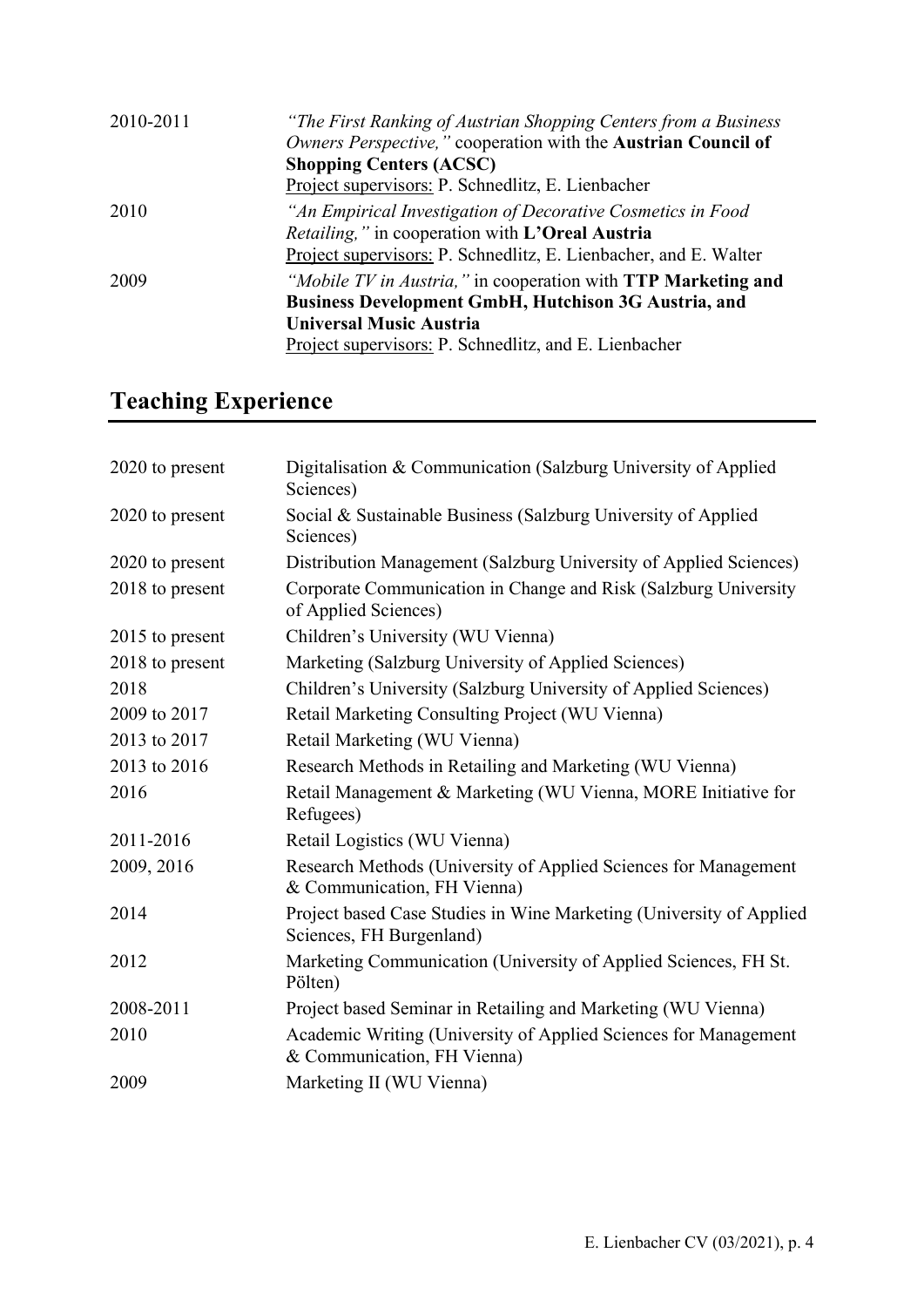- Number of supervised diploma and master theses: 25
- Number of supervised bachelor theses: 50

### Awards

| 2014 | "Forschungsprojekt 2014" (WU Wien), together with R. Zniva                                           |
|------|------------------------------------------------------------------------------------------------------|
| 2013 | Stephan Koren Award for Doctoral Thesis (WU Vienna)                                                  |
| 2012 | Dr. Maria Schaumayer Award for Doctoral Thesis                                                       |
| 2012 | Vienna Award for Retailing Research for Doctoral Thesis (Austrian<br>Economic Chamber and WU Vienna) |
| 2012 | Forschungsprämie für eine hervorragende Dissertation (WU Wien)                                       |
| 2011 | Research Award for Top Journal Publication (WU Vienna), together<br>with C. Holweg                   |
| 2011 | Excellence in Teaching Award (WU Vienna), together with R. Zniva<br>and S. Wiesel                    |

## Funding

| 2019      | Project "Web-Applikation - interaktive Weltkarte" (supported by<br>Salzburg University of Applied Sciences) – Funding of 7,460 $\epsilon$ ,<br>together with T. Heistracher and E. Hirsch.                                                                                                                                                            |
|-----------|-------------------------------------------------------------------------------------------------------------------------------------------------------------------------------------------------------------------------------------------------------------------------------------------------------------------------------------------------------|
| 2016-2017 | "Evaluating Corporate Social Responsibility (CSR) at the Point of<br>Sale: From the New Parents Perspective," (supported by the Centre<br>for International Cooperation & Mobility (ICM) of the Austrian<br>Agency for International Cooperation in Education and Research<br>$(OeAD-GmbH))$ - Funding of 5,760 $\epsilon$ , together with N. Rychly. |
| 2014-2016 | "Social Supermarkets in Europe," (supported by WU Vienna -<br>Additional Budget for Research Projects) – together with C. Holweg.                                                                                                                                                                                                                     |
| 2013-2016 | "The Effect of Convenience on Retail Format Choice Behavior of<br>Elderly Consumers - Focusing on Viennese Street markets,"<br>(supported by the Vienna Anniversary Fund for WU Vienna<br>(Jubiläumsfonds der Stadt Wien für die Wirtschaftsuniversität Wien))<br>- Funding of $19,500$ €, together with R. Zniva and P. Schnedlitz.                  |
| 2015      | Outgoing Research Grant 'WU Visiting Fellow' (Arizona State<br>University's GeoDa Center for Geospatial Analysis and Computation<br>in the School of Geographical Sciences and Urban Planning)                                                                                                                                                        |
| 2014-2015 | Outgoing Research Grant 'WU Post-doc Research Contracts'<br>(Department of Psychology at the Harvard University and Arizona<br>State University's GeoDa Center for Geospatial Analysis and                                                                                                                                                            |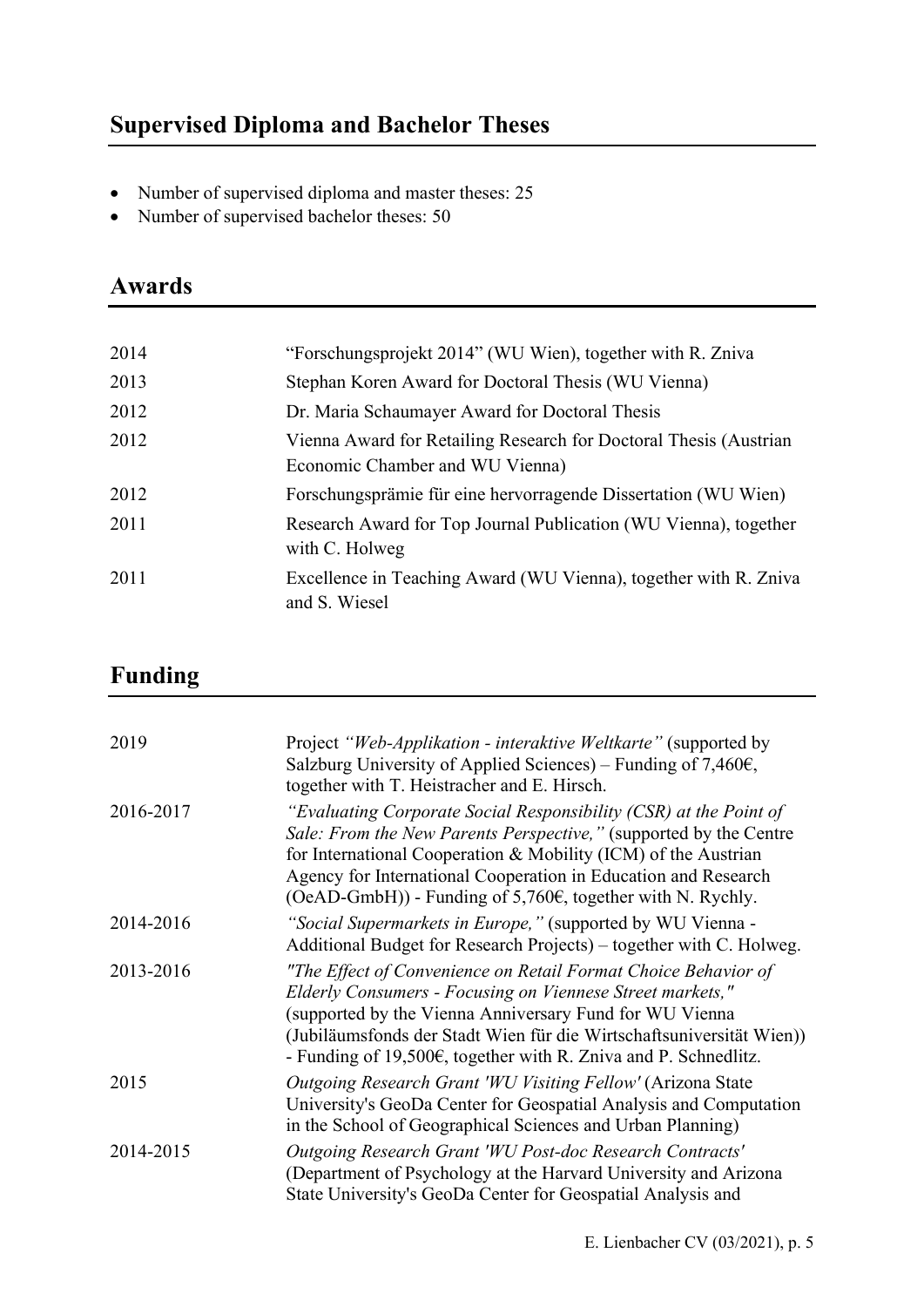|           | Computation in the School of Geographical Sciences and Urban<br>Planning)                                                                                         |
|-----------|-------------------------------------------------------------------------------------------------------------------------------------------------------------------|
| 2011-2012 | "CSR in Food Retailing: What's Really on Customers' Minds?,"<br>(supported by WU Vienna Funding for Small Research Projects) -<br>Funding of $3,500$ $\epsilon$ . |
| 2010      | "Potential Analysis of Social Supermarkets in Austria," (supported by<br>WU Vienna - Funding for Small Research Projects) - Funding of<br>$2,428€$ .              |

#### Publications in Peer Reviewed Journals

- Lienbacher, E., Koschinsky, J., Holweg, C., and C. Vallaster (Forthcoming), "Spatial Decision Support for Social Hybrid Organizations: Siting New Social Supermarkets in Austria," International Journal of Retail & Distribution Management.
- Lienbacher, E., Cesinger, B., and C. Vallaster (2020), "Stand der Forschung zum Einsatz von Augmented Reality und Virtual Reality im stationären Einzelhandel und Implikationen für KMU," ZfKE - Zeitschrift für KMU und Entrepreneurship, 3/4, 259-284.
- Lienbacher, E., Holweg, C., and C. Vallaster (2020), "Sinnhaftigkeit als Erfolgsfaktor? Das Sozialmarkt-Konzept. Für soziale Integration und die Weitergabe wertvoller Lebensmittel," Zeitschrift Führung + Organisation, 4, 236-240.
- Krasteva, Y., H. Kotzab, and E. Lienbacher (2019), "Analyzing logistical challenges to address food waste in the grocery retail sector," Global Business Management Review 11, (2), 97-123.
- Zniva, R., Lienbacher, E., and D. Weber (2018), "Revising the Influence of Aging on the Food Shopping Environment," Innovation in Aging, Suppl. 1, 678.
- Berger, T., E. Lienbacher, and T. Reutterer (2011), "Crowdsourcing Wertschöpfung 2.0 [Crowdsourcing - Value Added 2.0]," transfer - Werbeforschung & Praxis, 3, 28-37.
- Holweg, C., and E. Lienbacher (2011), "Social Marketing Innovation: New Thinking in Retailing," Journal of Nonprofit & Public Sector Marketing, 23 (4), 307-326.
- Holweg, C., and Lienbacher, E. (2010), "Social Supermarkets: A New Challenge in Supply Chain Management and Sustainability," Supply Chain Forum: An International Journal, 11 (4), 50-58.

#### Books, Monographs and Chapters in Edited Volumes

- Holweg, C., and E. Lienbacher (2016), "Social Supermarkets in Europe Investigations from a retailing perspective in selected European countries," Vienna.
- Lienbacher, E., Metzler, A., and C. Holweg (2016), "Sozialmärkte als innovatives Beispiel für gelebte CSR im Lebensmittelhandel," in Management-Reihe Corporate Social Responsibility. CSR und Lebensmittelwirtschaft, Ch. Willers, ed., Springer Gabler, 345-358.
- Lienbacher, E. (2013), Corporate Social Responsibility im Handel. Diskussion und empirische Evidenz des alternativen Betriebstyps Sozialmarkt [Corporate Social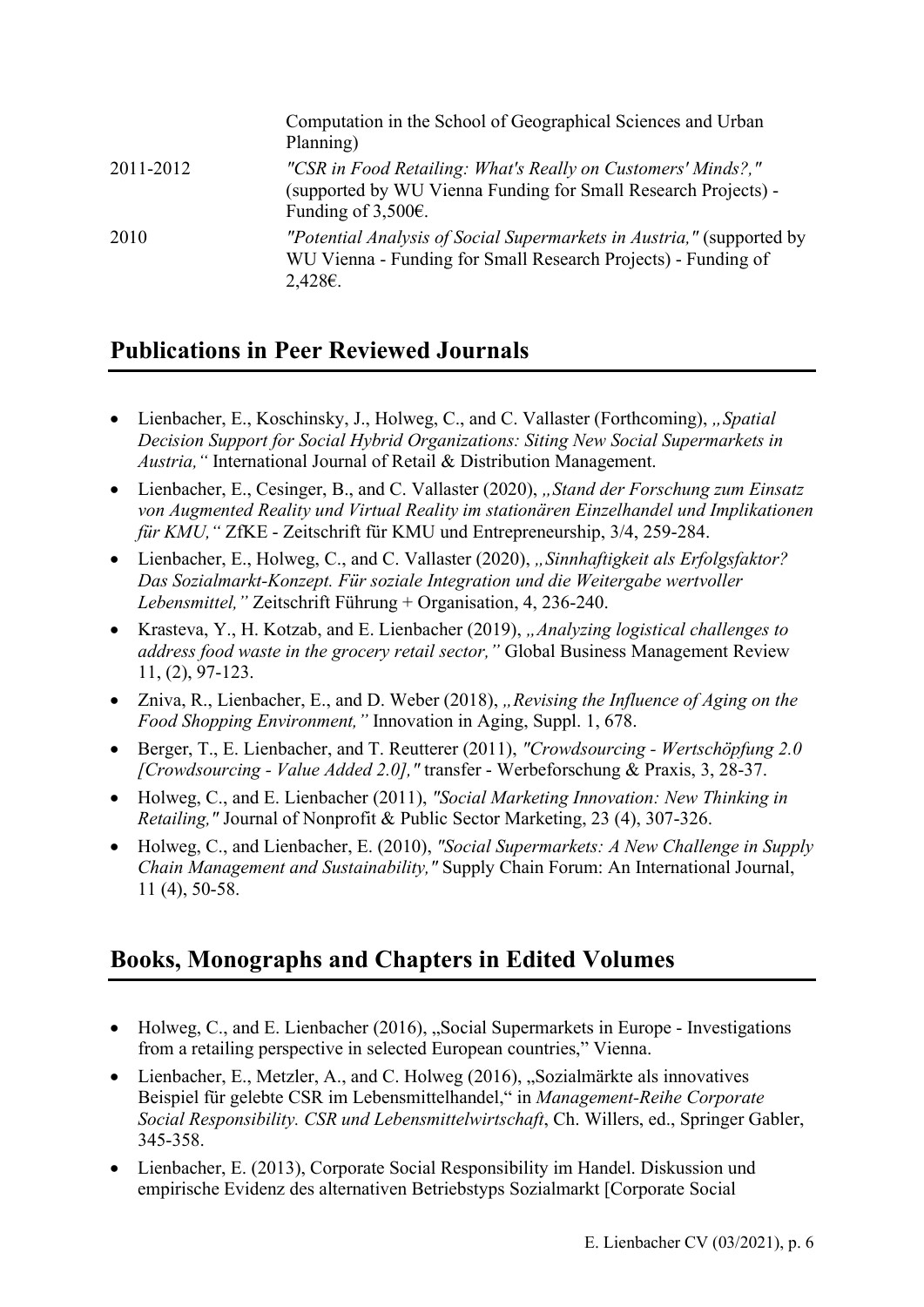Responsibility in Retailing. A Discussion and Empirical Investigation of Social Supermarkets as Alternative Retailers]. Wiesbaden: Gabler.

- Schnedlitz, P., E. Lienbacher, B. Waldegg-Lindl, and M. Waldegg-Lindl (2013), "Last Mile: Die letzten – und teuersten – Meter zum Kunden im B2C E-Commerce [The Last Mile Challenge: The Last and Most Expensive Steps to the Consumer]," in *Handel in* Theorie und Praxis. Festschrift zum 60. Geburtstag von Prof. Dr. Dirk Möhlenbruch, G. Crockford, F. Ritschel and U.-M. Schmieder, eds. Wiesbaden: Springer Gabler Verlag, 249-274.
- Lienbacher, E. (2012), "Corporate Social Responsibility im Handel. Diskussion und empirische Evidenz des alternativen Betriebstyps Sozialmarkt [Corporate Social Responsibility in Retailing. A Discussion and Empirical Investigation of Social Supermarkets as Alternative Retailers]," doctoral thesis, Institute for Retailing and Marketing, WU Vienna.
- Schnedlitz, P., N. Rychly, E. Lienbacher (2012), "Dynamik im Handel: Vom Fachgeschäft zum Fachmarkt [Dynamic Retailing: From Retail Markets to Specialist Shops]," in Handbuch Handel, Vol. 2, J. Zentes, B. Swoboda, D. Morschett, H. Schramm-Klein, eds. Wiesbaden: Springer Gabler Verlag, 259-276.
- Lienbacher, E., and C. Holweg (2011), "Strukturanalyse Sozialmärkte in Österreich [Structural Analysis of Social Supermarkets in Austria]," in Schriftenreihe Handel und Marketing, Vol. 74, P. Schnedlitz, Vienna: Institute for Retailing and Marketing.
- Schnedlitz, P., E. Lienbacher, and V. Harrauer (2011), "Erstes österreichisches EKZ-Ranking 2010. Aus Perspektive der Bestandnehmer/innen [The First Ranking of Austrian Shopping Centers from a Business Owners Perspective]," in Schriftenreihe Handel und Marketing, Vol. 73, P. Schnedlitz, Vienna: Institute for Retailing and Marketing.
- Holweg, C., E. Lienbacher, D. Weber, and P. Schnedlitz (2010), "Sozialmarkt Imagegewinn oder Gefahr für die Marke? [Social Supermarket – Image Improvement or Risk Reduction for Collaborating Retailers and Manufacturers]," in Aktuelle Beiträge zur Markenforschung, W. Mayerhofer and M. Secka, eds. Wiesbaden: Gabler, 225-243.
- Lienbacher, E., P. Schnedlitz, and M. Bachler (2009), "Strategische Positionierung eines Sozialmarktes: VinziMarkt [Strategic Positioning of Social Supermarkets: A Case Study of the Vienna VinziMarkt]," in Fallstudien zum NPO-Management. Praktische BWL für Vereine und Sozialeinrichtungen, R. Buber and M. Meyer, eds. Stuttgart: Schäffer Poeschel, 388-403.
- Eberherr, H., E. Hanappi-Egger, E. Lienbacher, P. Schnedlitz, A. von Dippel, and R. Zniva (2009), "Altern in der Stadt, Aktuelle Trends und ihre Bedeutung für die strategische Stadtentwicklung [Ageing Societies. Demographic Changes and Their Consequences for Strategic Urban Development]," in Ageing Society. Altern in der Stadt, Aktuelle Trends und ihre Bedeutung für die strategische Stadtentwicklung, E. Hanappi-Egger and P. Schnedlitz, edsWien: Facultas, 110-140.
- Buber, R., E. Lienbacher, and R. Zniva (2009), "Zur gesellschaftlichen Verantwortung von Coca-Cola: La Fundación Colombia para la Educación y la Oportunidad [Corporate Social Responsibility of Coca Cola in Columbia]," in Fallstudien zum NPO-Management. Praktische BWL für Vereine und Sozialeinrichtungen, R. Buber and M. Meyer, Wien: Schäffer Poeschel, 332-356.
- Lienbacher, E. (2006), "Innovationen in Alten- und Pflegeheimen Österreichs [Innovations in retirement and nursing homes]," diploma thesis, Institute of Business Organisation and Supply Management, WU Vienna.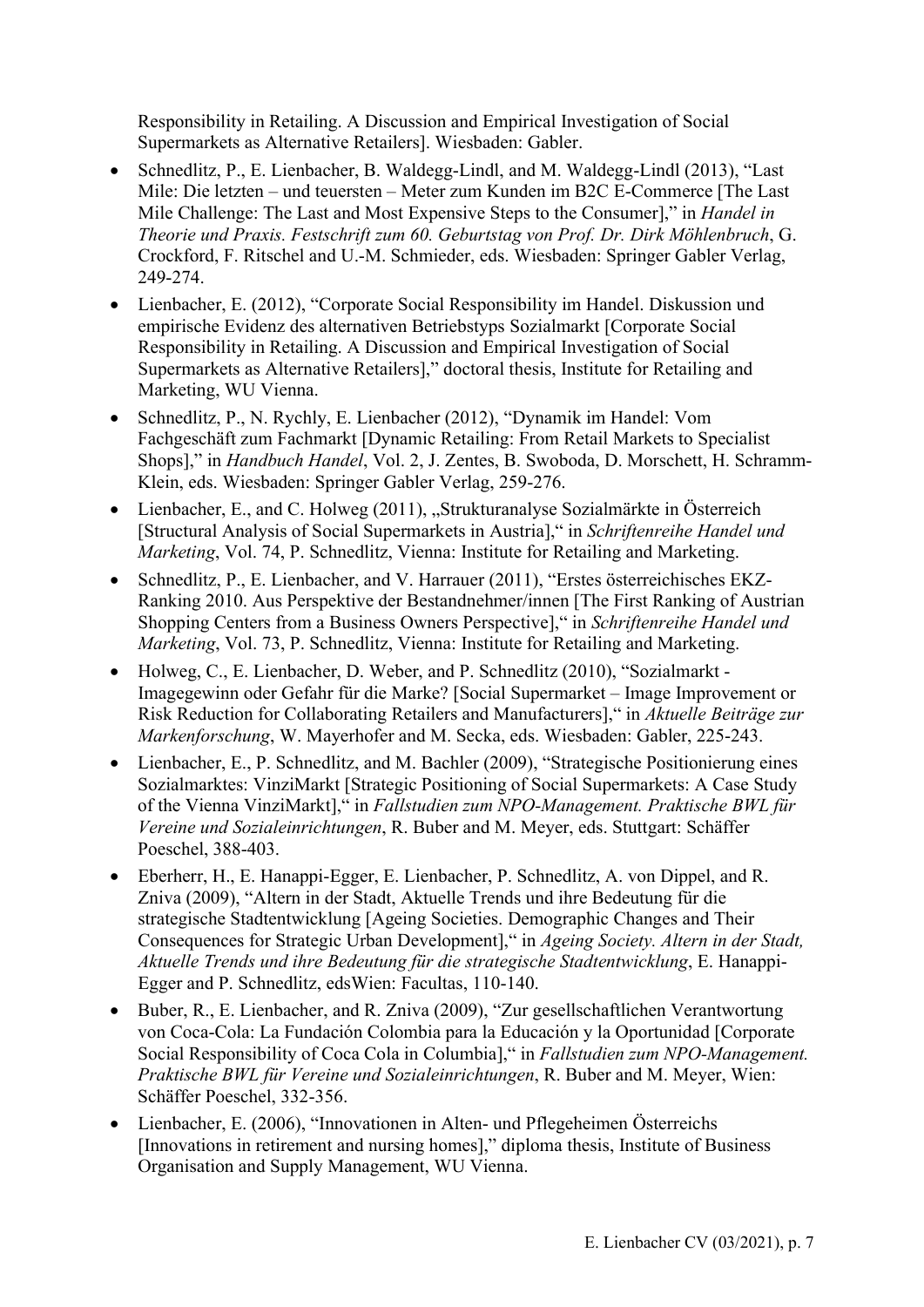### Research Reports and Expertise

- Cesinger, B., Kulas, K., Lienbacher, E., and C. Vallaster (2020), "Neugierig auf Virtual Reality und Augmented Reality im Handel? St. Pölten, Salzburg: New Design University.
- Lienbacher, E., Rychly-Resetar, N., and R. Zniva (2018), "Awareness and Relevance of Corporate Social Responsibility (CSR). New Parents – New Shopping Habits? Final Report," Vienna, Institute for Retailing and Marketing.
- Lienbacher, E., and K. Petljak (2017), "Awareness and Relevance of Corporate Social Responsibility (CSR) WU Study: New Parents – New Shopping Habits? Additional Analysis for MAM Group. Project Phase A. Results Presentation," Vienna, Institute for Retailing and Marketing.
- Paiker, M., M. Oberrauch, E. Lienbacher, and N. Rychly-Resetar (2017), "*WU Studie:* New Parents – New Shopping Habits? Zusatzanalyse für MAM Group. Projektphase B Blickregistrierungsstudie," Schriftlicher Abschlussbericht.
- Schnedlitz, P., and E. Lienbacher (2013), "Nahversorger in Österreich im Spannungsfeld zum sich ändernden Konsumverhalten [Local Supply in Austria in the Interplay of Changing Consumer Behavior]," Vienna, Institute for Retailing and Marketing.
- Schnedlitz, P., and E. Lienbacher (2013), "Nahversorger in Österreich. Anforderungen an die Distributionsstruktur der österreichischen Lotterien aufgrund des sich ändernden Konsumverhaltens [Local Supply in Austria. Requirements Concerning the Distribution Structure of the Austrian Lottery based on Changing Consumer Behavior]," report by order of Österreichische Lotterien Gesellschaft m.b.H [Austrian Lottery], Vienna: Institute for Retailing and Marketing.
- Gittenberger, E., E. Lienbacher, W. Ziniel (2013), "Handel 2020. Aktuelle Entwicklungen in ausgewählten Bereichen des Handels in Österreich [Trade 2020. Current Developments in Selected Areas of Commerce in Austria]," Aktuelle Unterlage. Wir bringen die Wirtschaft ins Klassenzimmer. AWS Arbeitsgemeinschaft Wirtschaft und Schule im Rahmen des Instituts für Bildungsforschung der Wirtschaft, Vienna.
- Schnedlitz, P., and E. Lienbacher (2012), "Auswirkung des Angebotes an Sitzflächen in einem Tankstellenshop auf das Konsumverhalten [The Effect of the Number of Seats in a Convenience Store on Consumer Behavior]," report by order of Autogrill Austria AG, Vienna: Institute for Retailing and Marketing.
- Lienbacher, E. (2012), "CSR-Aktivitäten im Lebensmittelhandel [An Empirical Investigation of the Communication of CSR Activities in Food Retailing]," final report, project supported by WU Vienna Funding for Small Research Projects, Vienna: Institute for Retailing and Marketing.
- Lienbacher, E., and C. Holweg (2011), "Potentialanalyse Sozialmarkt *[Potential Analysis* of Social Supermarkets]," final report, project supported by WU Vienna Funding for Small Research Projects, Vienna: Institute for Retailing and Marketing.
- Schnedlitz, P., E. Lienbacher, and V. Harrauer (2011), "Erstes österreichisches EKZ-Ranking 2010. Aus Perspektive der Bestandnehmer/innen [The First Ranking of Austrian Shopping Centers from a Business Owners Perspective]," final report, project based seminar in cooperation with the Austrian Council of Shopping Centers (ACSC), Vienna: Institute for Retailing and Marketing.
- Schnedlitz, P., and E. Lienbacher (2010), "Plausibilitätscheck der Geschäftsentwicklung der Libro-Gruppe nach 1999 [Plausibility Check of the Libro Group's Business Development after 1999]," report by order of Dr. Werner Sporn.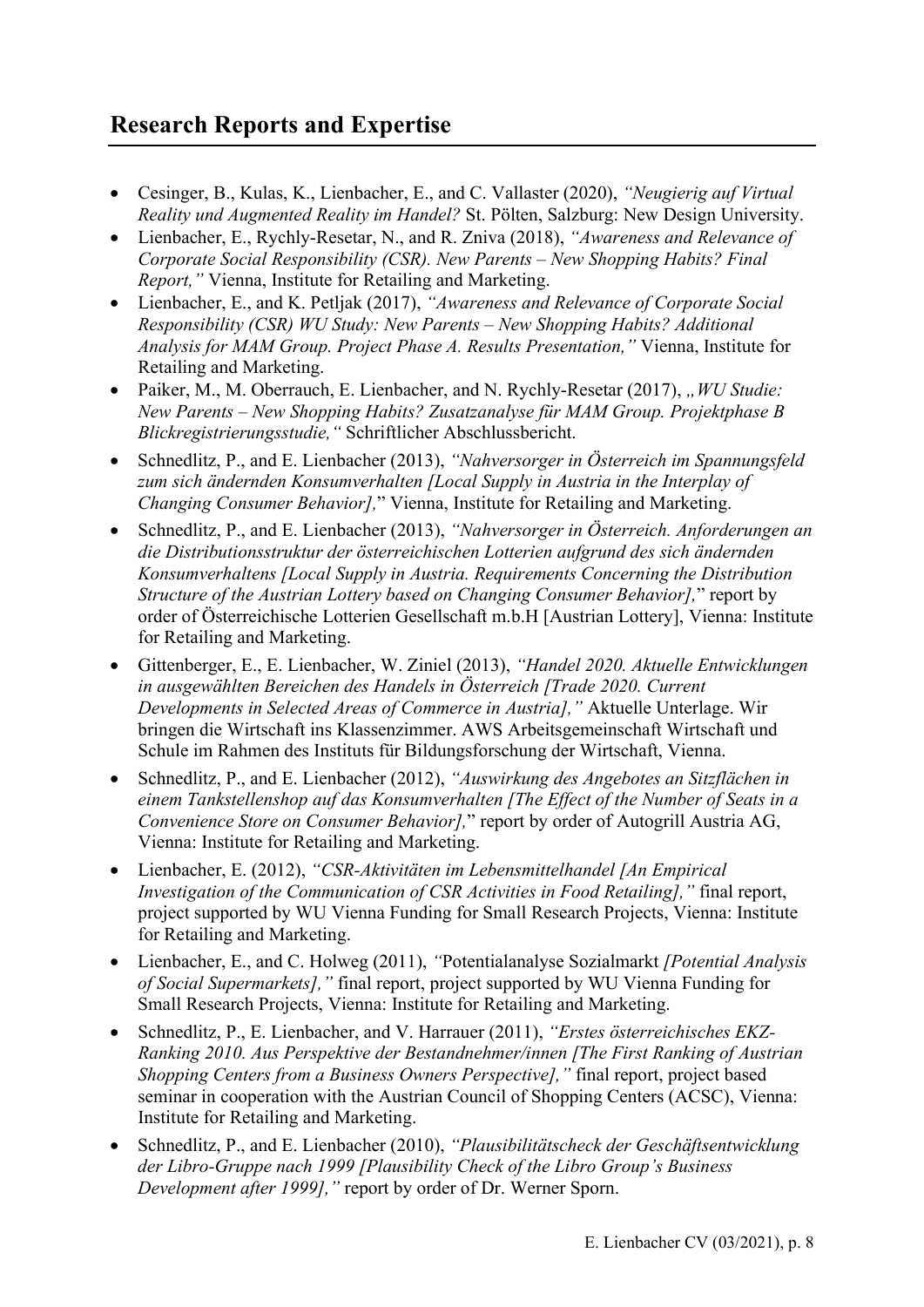- Schnedlitz, P., E. Walter, and E. Lienbacher (2010), "Dekorative Kosmetik im Lebensmitteleinzelhandel [Decorative Cosmetics in Food Retailing]," final report, project based seminar in cooperation with L'oréal GmbH, Vienna: Institute for Retailing and Marketing.
- Hanappi-Egger, E., P. Schnedlitz, H. Eberherr, E. Lienbacher, A. von Dippel, and R. Zniva (2009), "Ageing Societies. Demographic Changes and Their Consequences for Strategic Urban Development", summarized report, Vienna: Institute for Retailing and Marketing and Institute for Gender and Diversity in Organizations.
- Schnedlitz, P., E. Walter, and E. Lienbacher (2009), "Mobile TV in Österreich [Mobile TV in Austria]," final report, project based seminar in cooperation with TTP Marketing and Business Development GmbH, Hutchison 3G Austria and Universal Music Austria, Vienna: Institute for Retailing and Marketing.
- Hanappi-Egger, E., P. Schnedlitz, H. Eberherr, E. Lienbacher, A. von Dippel, and R. Zniva (2009), "Ageing Society. Altern in der Stadt: Aktuelle Trends und ihre Bedeutung für die strategische Stadtentwicklung [Ageing Societies. Demographic Changes and Their Consequences for Strategic Urban Development]," Working Paper, Vienna: Institute for Retailing and Marketing and Institute for Gender and Diversity in Organizations.
- Schnedlitz, P., E. Lienbacher, and R. Zniva (2009), "Neuer Betriebstyp Sozialmarkt? [The New Retail Format of the Social Supermarkets]," final report, project based seminar in cooperation with the Viennese Social Supermarket VinziMarkt, Vienna: Institute for Retailing and Marketing.
- Hanappi-Egger, E., P. Schnedlitz, H. Eberherr, A. von Dippel, G. Wirrer, E. Lienbacher (2008), "Ageing Society - Altern in der Stadt: Aktuelle Trends und ihre Bedeutung für die strategische Stadtentwicklung [Ageing Societies. Demographic Changes and Their Consequences for Strategic Urban Development]", second interim report, Vienna: Institute for Retailing and Marketing and Institute for Gender and Diversity in Organizations.

#### Conferences and other Presentations

- Holweg, H., & Lienbacher, E. (2020), "Food Waste: An Opportunity For Grocery Retailers By Cooperating With Social Supermarkets," paper presented at informs annual meeting, USA (virtual conference), 7-13 Nov. 2020.
- Lienbacher, E., Koschinsky, J., Holweg, C., and C. Vallaster (2020), "Hybridity in Food Retailing to facilitate social change: Social Supermarkets in the context of suppliers and demand. A neighborhood-level geospatial analysis of Austria," paper presented at the EGOS 2020 conference.
- Zniva, R., Lienbacher, E., and D. Weber (2018), "Revising the Impact of Aging on Food Shopping," poster presented at the Gernotological Society of America 2018 Annual Scientific Meeting, Boston, USA (Nov. 14-18).
- Zniva, R., P. Schnedlitz, and E. Lienbacher (2016), "Street Markets A retail format for the elderly?, " paper presented at the Colloquium on European Research in Retailing, Toulouse, France (June 2-6).
- Holweg, C., and E. Lienbacher (2015), "Social Supermarkets även i Sverige? För minskad fattigdom och minskat matsvinn," presentation at the Almedalen Week, Visky, Gotland (July 1).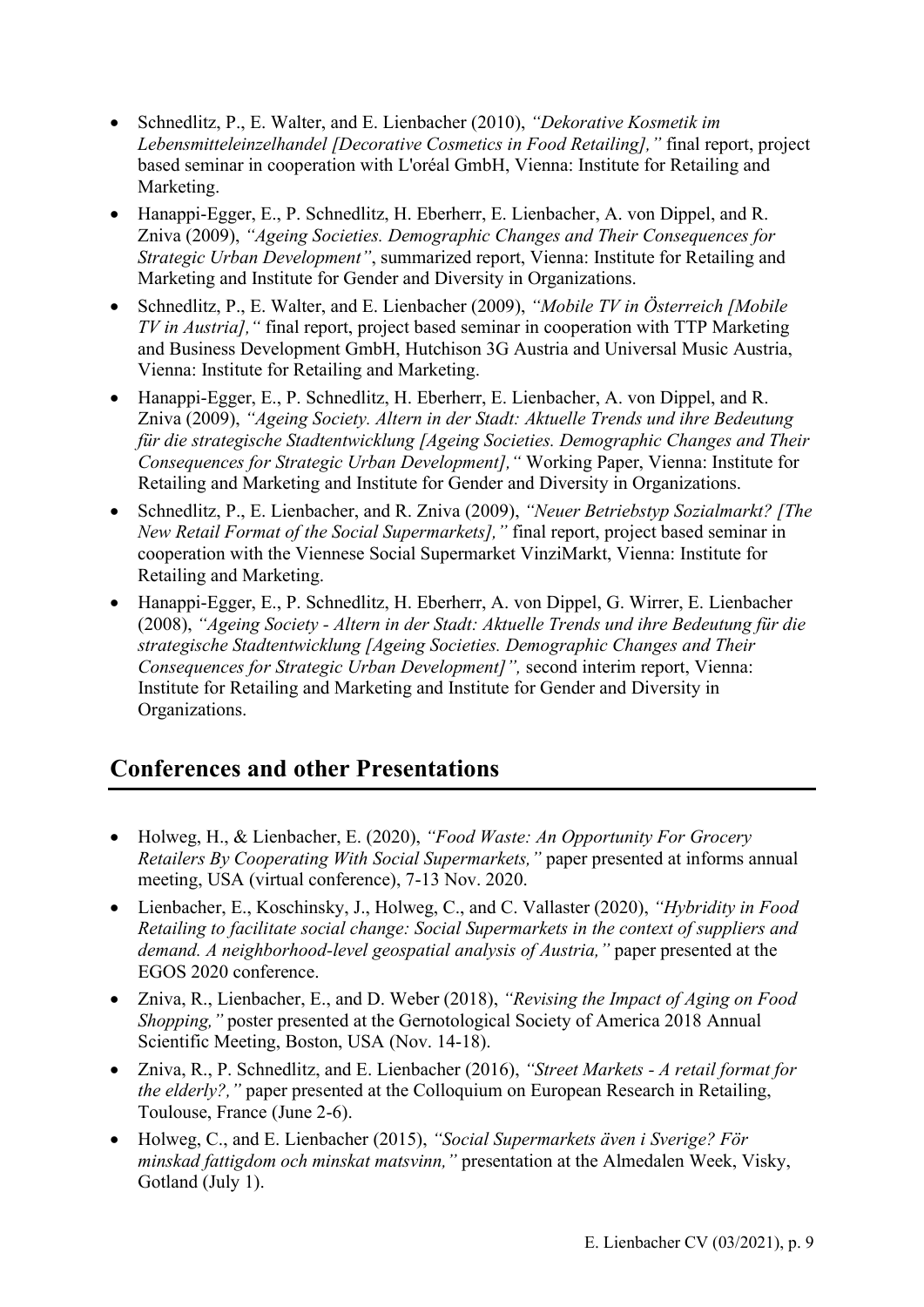- Zniva, R., E. Lienbacher, and P. Schnedlitz (2015), "Does Ageing Change the Marketplace. Empirical Evidence from U.S. and Europe," paper presented at the EMAC conference, Leuven, Belgium (May 26-29).
- Zniva, R., E. Lienbacher, and P. Schnedlitz (2014), "Do Older Consumers Change the Marketplace?: Investigating the Person-Environment Relationship in Food Shopping," paper presented at the ACR North American Conference, Baltimore, USA (Oct. 23-26).
- Zniva, R., E. Lienbacher, and P. Schnedlitz (2014), "Do Retailers Adapt to the Needs of Older Food Shoppers? Empirical Evidence from a Cross-Cultural Multiple Case Study Design," paper presented at the AMA 2014 Summer Marketing Educators' Conference, San Francisco, USA (Aug. 1-3).
- Zniva, R., E. Lienbacher, and P. Schnedlitz (2014), "Do Older Consumers Change Food Retailing?," paper presented at the CERR Conference, Bremen, Germany (Sept. 24-26).
- Lienbacher, E., C. Holweg, S. Lackner, and P. Schnedlitz (2013), "Scan Performance of Barcodes at the Point of Sale (POS) in Food Retailing," paper presented at the EAERCD Conference, Valencia, Spain (July 3-5).
- Lienbacher, E., C. Holweg, N. Rychly, and P. Schnedlitz (2013), "CSR in Food Retailing: What's Really on Customers' Minds?," paper presented at the AMA 2013 Winter Marketing Educators' Conference, Las Vegas, USA (Feb. 15-17).
- Wieland, W., E. Lienbacher, and C. Holweg (2012), "Same but Different? In-store Logistics in a Social Supermarket," paper presented at the EIRAS Conference 2012, Vienna, Austria (July 3-5).
- Stadler, J., V. Harrauer, E. Lienbacher, and R. Zniva (2012), "Consumer Trends in Food Retailing – What´s hot? What´s not?," paper presented at the EIRAS Conference 2012, Vienna, Austria (July 3-5).
- Holweg, C., E. Lienbacher, and P. Schnedlitz (2011), "Risk Assessment in Non-profit and Business Partnerships," paper presented at the ANZMAC Conference, Perth, Australia (Nov. 28-30).
- Lienbacher, E., P. Schnedlitz, and E. Walter (2011), "Charitable Retailers in Academic Literature: A Systematic Review of Three Decades (1980-2010)," paper presented at the EMAC European Marketing Academy, Ljubliana, Slovenia (May 24-27).
- Holweg, C., and E. Lienbacher (2011), "Sozialmärkte aus Handelsperspektive. Facts und Figures der ersten Retail-Gesamtstudie in Österreich [Social Supermarkets (SSMs) from a Retailers Perspective. Facts and Figures from the First Retail-Survey on SSMs in Austria]," presentation at the ECR-Austria Info-Day 2011, Vienna, Austria (Nov. 6).
- Lienbacher, E. (2011), "Anregungen zur Vermarktung von 1-Personenunternehmen [Suggestions for Successful Marketing Strategies of Small Businesses]," presentation at the ÖAGG Generalversammlung 2011, Vienna, Austria (April 9).
- Lienbacher, E. (2010), "Corporate Social Responsibility and Retailing," paper presented at the Doctoral Colloquium of the ANZMAC Conference, Christchurch, New Zealand (Nov. 26-28).
- Holweg, C., E. Lienbacher, and P. Schnedlitz (2010), "Social Supermarkets: Typology within the Spectrum of Social Enterprises," paper presented at the ANZMAC Conference, Christchurch, New Zealand (Nov. 11-Dez. 1).
- Correira Loureiro, S. M., E. Lienbacher, and E. Walter (2010), "Effects of Customer Value on Internet Banking Corporate Reputation and Satisfaction; a Comparative Study in Portugal and Austria," paper presented at the KAMS-Conference, Tokyo, Japan, (Sept. 9-12).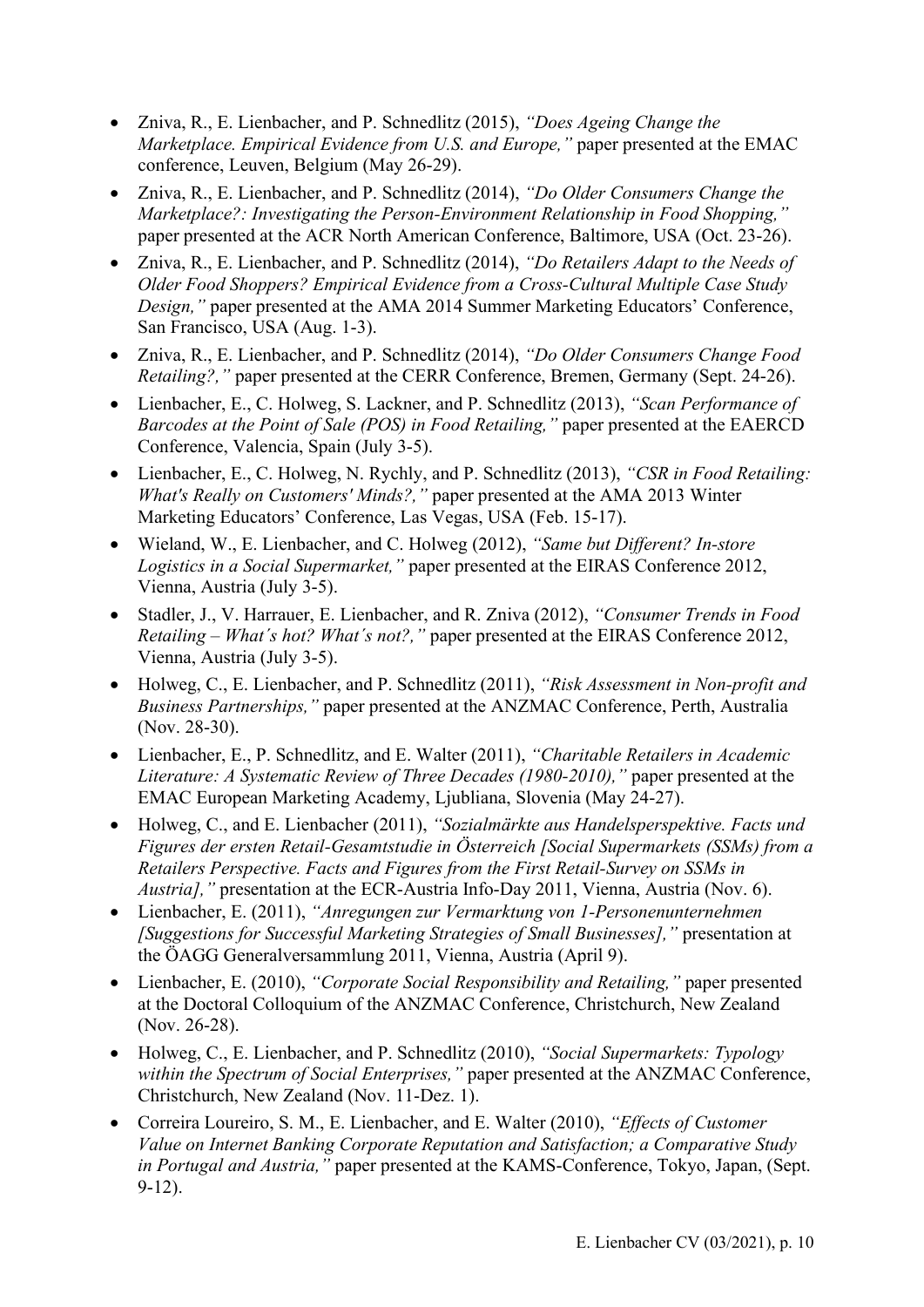- Holweg, C., E. Lienbacher, and P. Schnedlitz (2010), "Social Supermarkts: A new type of retailer?," paper presented at the KAMS-Conference, Tokyo, Japan (Sept. 9-12).
- Holweg, C., E. Lienbacher, and P. Schnedlitz (2010), "Do we need an extension of the traditional typology of retailers?," paper presented at the Conference Retail Research [Wissenschaftliche Tagung Handelsforschung 2010], Berlin, Germany (Nov. 25-27).
- Holweg, C., E. Lienbacher, D. Weber, and P. Schnedlitz (2010), "Social Supermarkets an innovative example of Reverse Logistics," paper presented at the EIRASS Conference, Istanbul, Turkey (July 2-5).
- Lienbacher, E., C. Holweg, D. Weber, and P. Schnedlitz (2009), "Sozialmarkt Gefahr für die Marke? [Do Social Supermarkets Pose a Risk to Manufacturer Brands?]," paper presented at the third International Brand-Day, Vienna, Austria (Sept. 24-25).
- Walter, E., P. Schnedlitz, T. Foscht, and E. Lienbacher (2009), "Payment Behavior at the stationary POS," paper presented at the 6th International Conference on Partial Least Squares and Related Methods (PLS'09), Beijing, China (Sept. 4-7).
- Weber, D., E. Lienbacher, W. Ziniel, and P. Mair (2009), "Statistical Challenges in Search Engine Marketing - Schuhplattler Go Google AdWords," poster presentation at the Austrian Statistics Days, Vienna, Austria (Sept. 21-23).
- Holweg, C., E. Lienbacher, D. Weber, and P. Schnedlitz (2009), "Social Supermarket A New Marketing Channel?," poster presented at the ANZMAC Conference, Melbourne, Australia (Nov. 30-Dez. 2).
- Schnedlitz, P., E. Lienbacher, and E. Walter (2008), "Handel und Ageing Society [Retailing and Ageing Society]," paper presented at the Conference Retail Research, Vienna, Austria, (Nov. 27-29).

#### Proceedings Publications

- Zniva, R., P. Schnedlitz, and E. Lienbacher (2016), "Street Markets A retail format for the elderly?," in Book of Proceedings CERR 2016, X. Brusset, H. Kotzab, C. Teller, eds. 322-323.
- Zniva, R., E. Lienbacher, and P. Schnedlitz (2015), "Do Older Consumers Change the Marketplace? Investigating the Person-Environment Relationship in Food Shopping," in Advances in Consumer Research. J. Cotte, & S. Wood, eds., Vol. 42, 754-755.
- Zniva, R., E. Lienbacher, and P. Schnedlitz (2014), "Do Older Consumers Change Food Retailing?," in Conference Proceedings CERR 2014, H. Kotzab, ed., 118-123.
- Zniva, R., E. Lienbacher, and P. Schnedlitz (2014), "Do Retailers Adapt to the Needs of Older Food Shoppers? - A Cross-Cultural Multiple-Case Study Design," in Proceedings of the AMA Summer Educators' Conference 2014: Leveraging New Technologies to Create Value for Customers & Firms, R. Hamilton, and A. S. Vinhas, eds., M-20-M-21.
- Lienbacher, E., C. Holweg, N. Rychly, and P. Schnedlitz (2013), "CSR in Food Retailing: What's Really on Customers' Minds?," in Proceedings of the AMA Winter Marketing Educator's Conference, A. Rindfleisch and J. Burroughs, eds. USA: American Marketing Association, 235-243.
- Lienbacher, E., P. Schnedlitz, and E. M. Walter (2011), "Charitable Retailers in Academic Literature: A systematic review of three decades (1980-2010)," in Proceedings of the EMAC Conference.